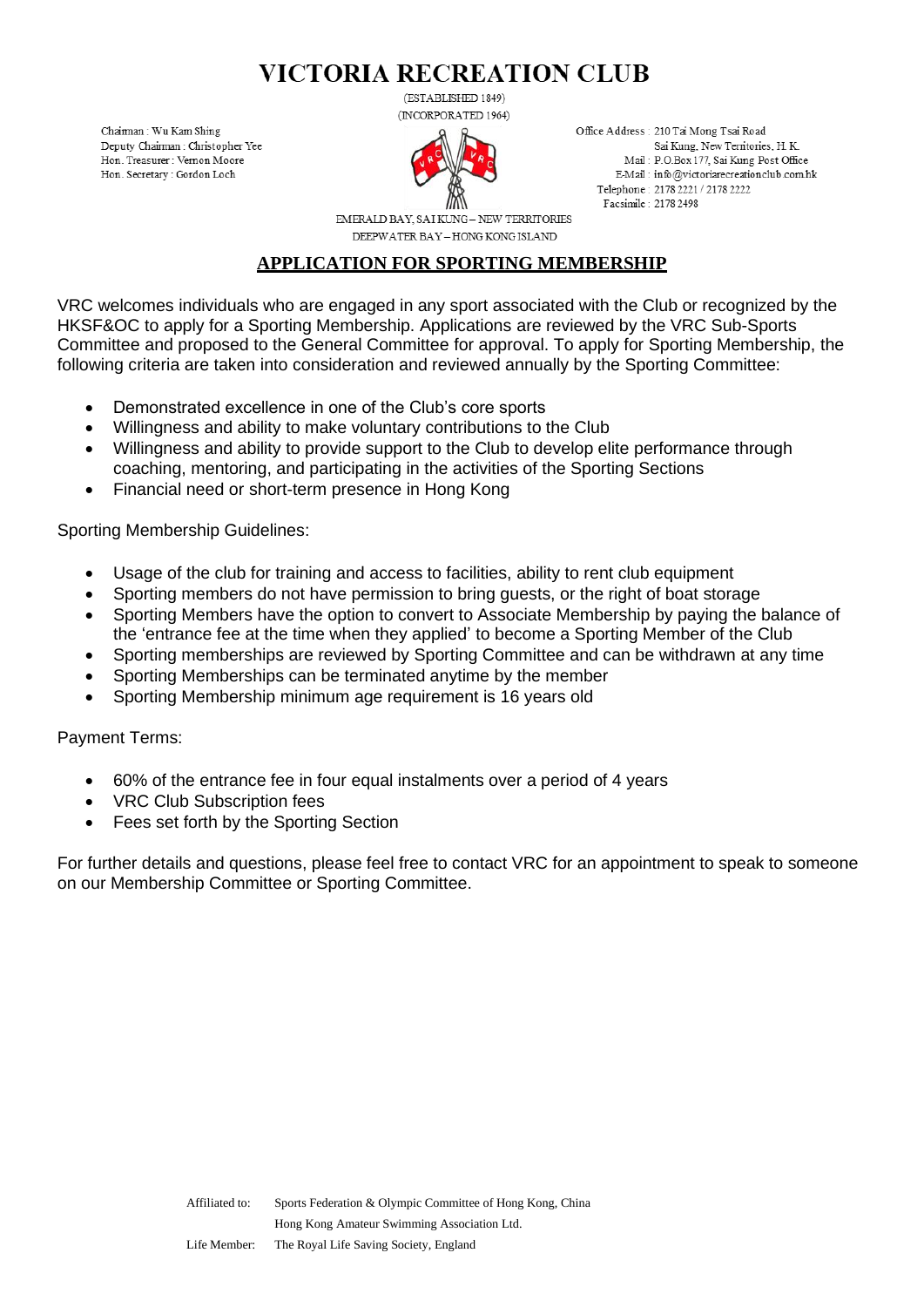(ESTABLISHED 1849)



Office Address: 210 Tai Mong Tsai Road Sai Kung, New Territories, H. K. Mail: P.O.Box 177, Sai Kung Post Office E-Mail: info@victoriarecreationclub.comhk Telephone: 2178 2221 / 2178 2222 Facsimile: 2178 2498

EMERALD BAY, SAI KUNG - NEW TERRITORIES DEEPWATER BAY - HONG KONG ISLAND

### **APPLICATION FOR SPORTING MEMBERSHIP**

(Please fill in full name and detailed address in BLOCK LETTERS)

Chaiman: Wu Kam Shing

Deputy Chairman : Christopher Yee

 $\operatorname{Hon}.$  Treasurer : Vernon Moore Hon. Secretary : Gordon Loch

| ADDRESS (Residence) |                                                                                                                                                                                                                                                                                                                                                                                       | <u> 1989 - Johann Harry Communication (b. 1989)</u> |
|---------------------|---------------------------------------------------------------------------------------------------------------------------------------------------------------------------------------------------------------------------------------------------------------------------------------------------------------------------------------------------------------------------------------|-----------------------------------------------------|
|                     |                                                                                                                                                                                                                                                                                                                                                                                       | TEL.: ______________                                |
|                     | $\texttt{DOB}:\underline{\hspace{2.5cm}} \begin{picture}(10,0) \label{picc} \put(20,0){\dashbox{0.5}(10,0){ }} \put(20,0){\dashbox{0.5}(10,0){ }} \put(20,0){\dashbox{0.5}(10,0){ }} \put(20,0){\dashbox{0.5}(10,0){ }} \put(20,0){\dashbox{0.5}(10,0){ }} \put(20,0){\dashbox{0.5}(10,0){ }} \put(20,0){\dashbox{0.5}(10,0){ }} \put(20,0){\dashbox{0.5}(10,0){ }} \put(20,0){\dash$ | ) PLEASE PROVIDE A HKID CARD COPY.                  |
| 2. COMPANY NAME     |                                                                                                                                                                                                                                                                                                                                                                                       | POSITION : ___________________                      |
| ADDRESS (Office)    |                                                                                                                                                                                                                                                                                                                                                                                       |                                                     |
|                     |                                                                                                                                                                                                                                                                                                                                                                                       | TEL.:________________                               |

3. Describe your reasons for applying for a Sporting Membership. Include additional information separately if necessary:

4. Describe how you have or will fulfill the following for VRC or independently: Demonstrated Excellence, Voluntary Contribution, and Elite Performance Development. Include additional information separately if necessary: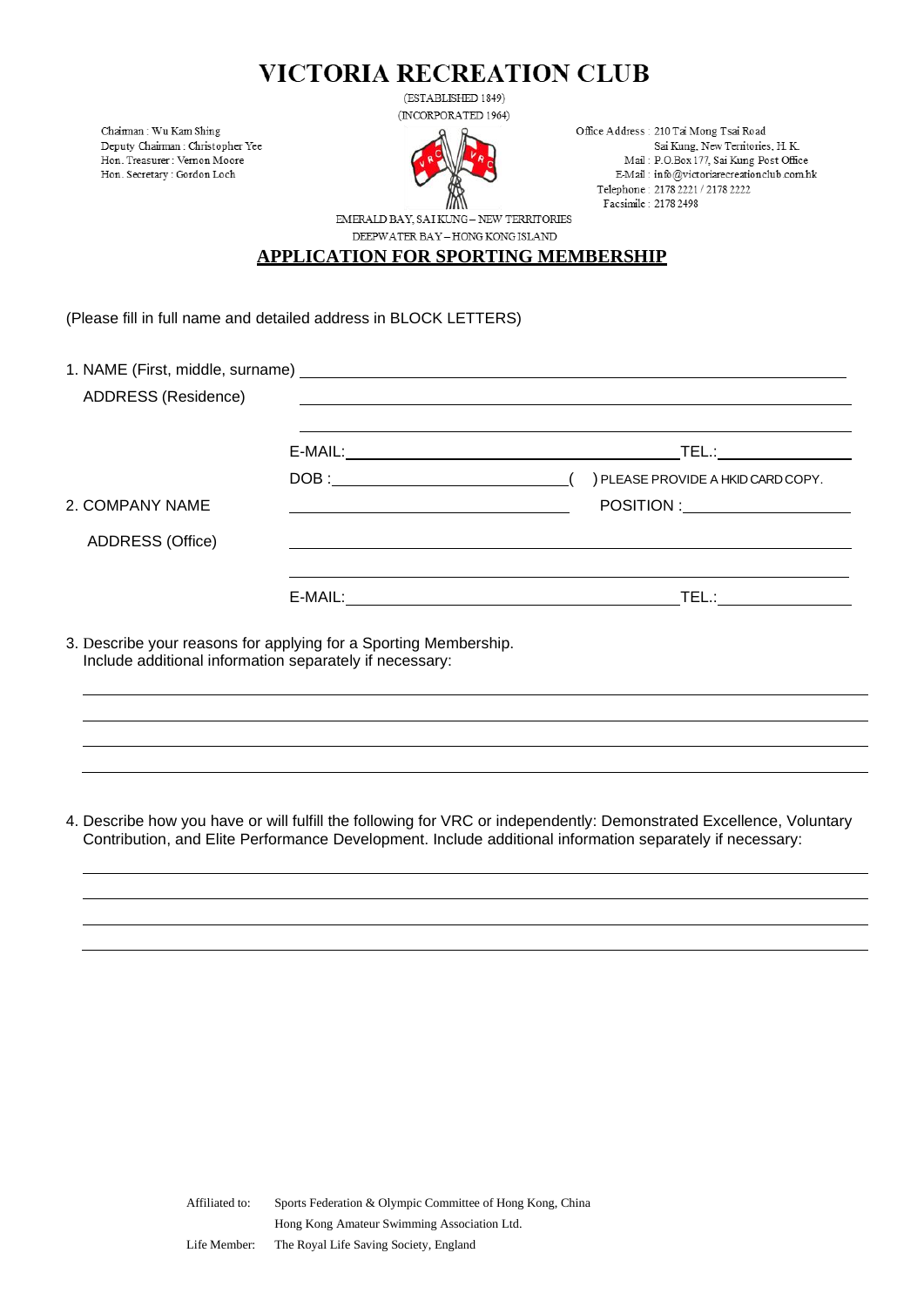(ESTABLISHED 1849)

Chairman: Wu Kam Shing Deputy Chairman : Christopher Yee Hon. Treasurer : Vernon Moore Hon. Secretary: Gordon Loch

(INCORPORATED 1964)



Office Address: 210 Tai Mong Tsai Road Sai Kung, New Territories, H. K. Mail: P.O.Box 177, Sai Kung Post Office E-Mail: info@victoriarecreationclub.comhk Telephone: 2178 2221 / 2178 2222 Facsimile: 2178 2498

EMERALD BAY, SAI KUNG- NEW TERRITORIES DEEPWATER BAY - HONG KONG ISLAND

Comments from Sporting Committee:

VRC Sporting Committee Proposer Membership Number Signature VRC Sporting Committee Seconder Membership Number Signature Applicant's Signature Date Date This Application should be sent to: Sporting Sub-committee, Victoria Recreation Club 9/F, Room 906, Technology Plaza, 651 King's Road, Quarry Bay, Hong Kong Sporting Entrance Fees (60% of Associate Entrance Fee of \$75,000) <sup>1</sup> Year 1 \$11,250 Year 2  $$11.250$ Year 3 \$11,250 Year 4  $$11,250$ Total \$45,000 Subscription Fees (Subject to revision)<sup>1</sup> Sporting Member \$1,800 PER QUARTER Photo of Applicant

Sporting Members can apply to convert to Associate at any time. Sporting Members must pay the balance of his/her 'entrance fee at the time of joining' to convert to Associate. Sporting Members are reviewed by the Sports Committee annually.

<sup>1</sup>Fees and subscriptions are for reference and new applicants may be subject to the prevailing fees and subscriptions at the time of acceptance.

> Affiliated to: Sports Federation & Olympic Committee of Hong Kong, China Hong Kong Amateur Swimming Association Ltd. Life Member: The Royal Life Saving Society, England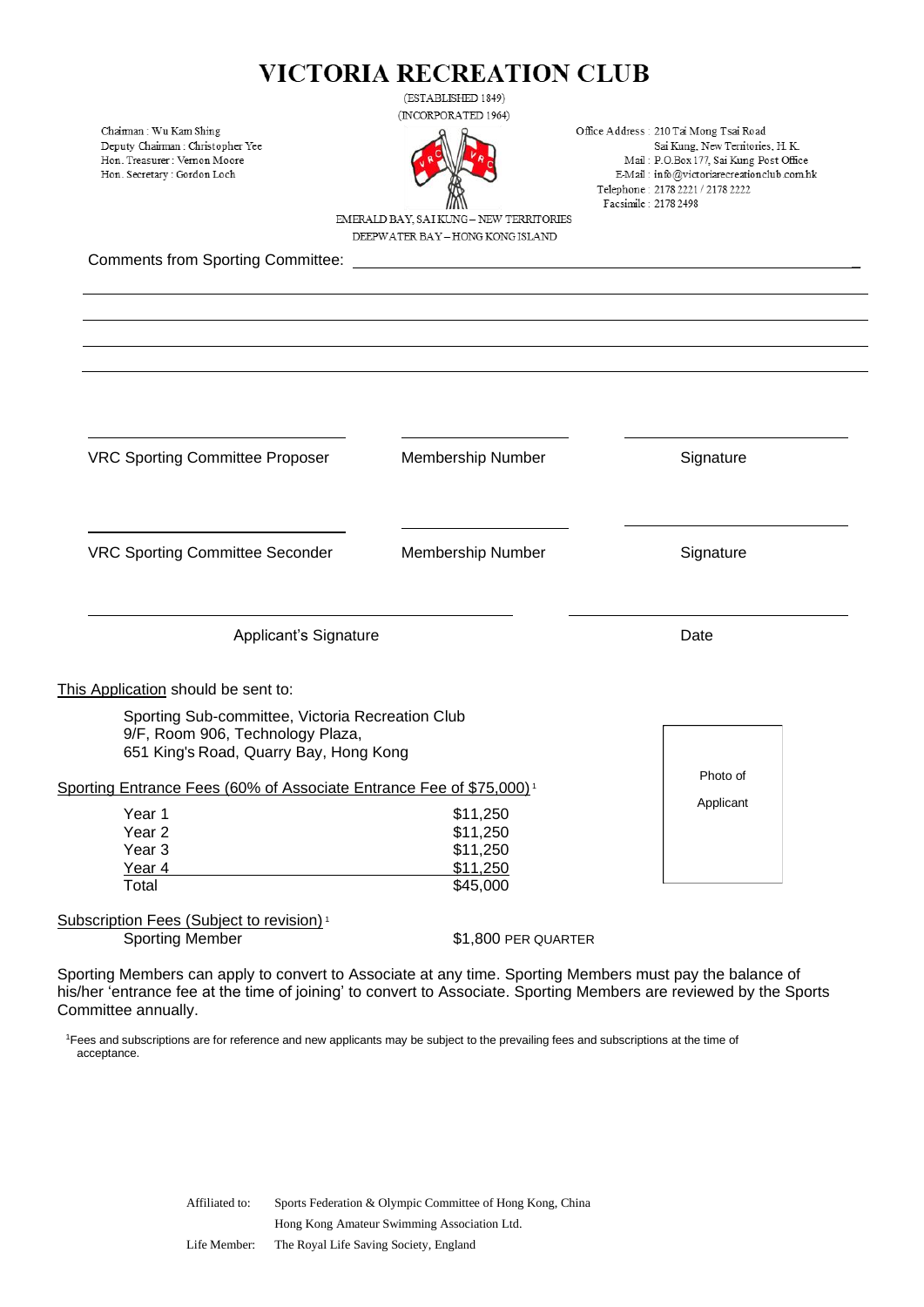Chaiman: Wu Kam Shing Deputy Chairman : Christopher Yee Hon. Treasurer : Vernon Moore Hon. Secretary : Gordon Loch

(ESTABLISHED 1849) (INCORPORATED 1964)



Office Address: 210 Tai Mong Tsai Road Sai Kung, New Territories, H. K. Mail: P.O.Box 177, Sai Kung Post Office E-Mail: info@victoriarecreationclub.comhk Telephone: 2178 2221 / 2178 2222 Facsimile: 2178 2498

EMERALD BAY, SAI KUNG - NEW TERRITORIES DEEPWATER BAY - HONG KONG ISLAND

**APPLICATION CHECKLIST**

Below is a list of the relevant information and forms which VRC requires to proceed with your application. We ask that applicants supply everything at the same time. Incomplete applications cannot proceed. If you have any questions, please so not hesitate to ask.

- 1. Original Application with Your Signature
- 2. Photo
- 3. Copy of Valid ID
- 4. Cheque with 1st Year Entrance Fee and First Subscription Payment
- 5. DDA (Auto Payment Form) Signed and Original
- 6. Application with Proposer's Signature

DATE:

COMMENTS: